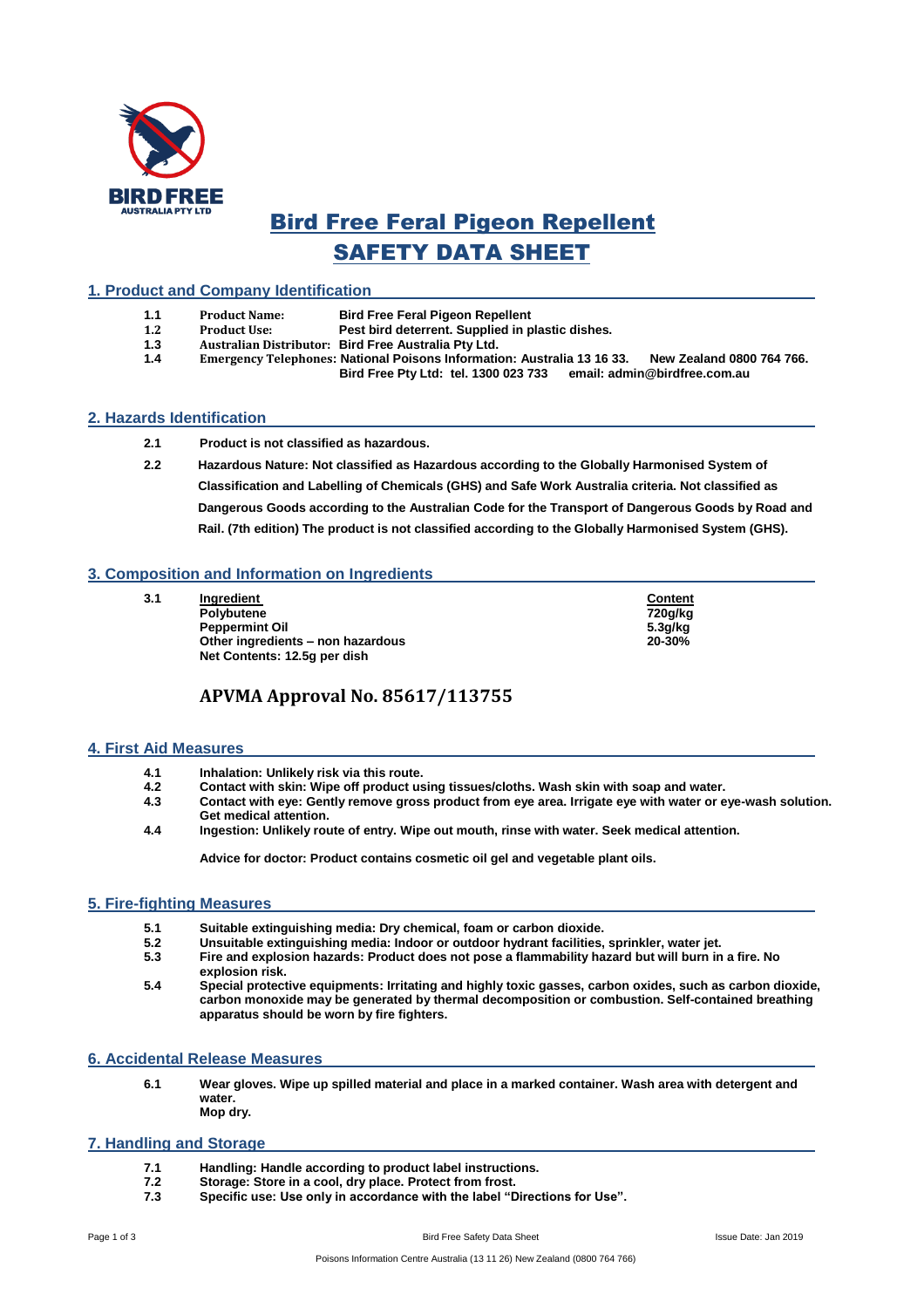#### **8. Exposure Controls and Personal Protection**

**8.1 Exposure limit values: None established.**

- **8.2 Exposure controls: Use according to label instructions.**
- **8.2.1 Occupational exposure controls**
	- **(a) Respiratory protection: None required.**
	- **(b) Hand protection: Wear Unlined/Flock-lined, synthetic rubber/PVC to AS/NZS 2161 gloves. E.g. Nitrile.**
	- **(c) Eye protection: Wear goggles to AS/NZS 1336 when dealing with gross spillage incidents. (d) Skin protection: Wear gloves and appropriate protective clothing**
- **8.2.2 Environmental exposure controls: Collect material at end of a treatment regime. Secure material as described on the label.**

#### **9. Physical and Chemical Properties**

**9.1. General information:**

**Appearance: Light yellow gel**  Odour:<br>pH: **Boiling point/boiling range: Not established.**<br>Flash point: None. **Flash point: Flammability/self-ignition/ explosive, oxidising properties: None. We are the US** None. Water solubility: **Water solubility:**<br>Viscosity: Vapour pressure:<br>Partition coefficient: n-octanol/water: **No data.** Partition coefficient: n-octanol/water:

**Not established.**<br>Not established.

Not measured. Product is a viscous gel.<br>No data.

# **10. Stability and Reactivity**

**Stable under normal conditions. 10.1 Condition to avoid:** None.<br>**10.2 Material to avoid:** None. None. **10.2 Material to avoid:<br>10.3 Hazardous decomposition products: paragraph 5.**

**None except when product involved in a fire – see** 

# **11. Toxicological Information**

**Product is not classified as hazardous. Product may produce irritation/sensitisation by skin or eye contact. No known effects regarding repeat dose toxicity, mutagenic, carcinogenic or reproductive system toxic effects.**

| Acute oral effect         | The oral LD50 of Bird Free Feral Pigeon Repellent Gel is more than 2,000 mg/kg in male and<br>female rats.                       |
|---------------------------|----------------------------------------------------------------------------------------------------------------------------------|
| Acute dermal effect       | The LD50 (dermal) of Bird Free Feral Pigeon Repellent Gel is more than 2,000 mg/kg in male and                                   |
| female rats.              |                                                                                                                                  |
| Eye irritation            | Bird Free Feral Pigeon Repellent Gel is evaluated as a non-irritant with 1.33 of AOI (acute ocular<br>irritation) in rabbits.    |
| <b>Skin irritation</b>    | Bird Free Feral Pigeon Repellent Gel is evaluated as a non-irritant with 0 of PII (primary irritation<br>index) in rabbits       |
| <b>Skin sensitization</b> | Thescore of skin reaction after treatment of Bird Free Feral Pigeon Gel is graded I with 5%<br>sensitization rate in quinea pig. |

#### **12. Ecological Information**

| 12.1 | Not classified as hazardous to the environment. Risks to non-target creatures are controlled by adhering to |
|------|-------------------------------------------------------------------------------------------------------------|
|      | the product label directions for use and technical advice.                                                  |
| 122  | LC50 in 95% lower and upper confidence limits is more than 100 mail in Cyprinus carpio                      |

#### **12.2 LC50 in 95% lower and upper confidence limits is more than 100mg/L in** *Cyprinus carpio.*

#### **13. Disposal Considerations**

- **13.1 Empty containers/lids: Dispose as controlled, non-hazard classified plastic waste.**
- **13.2 Unused/recovered materials: Small amounts, wrap in paper and dispose in garbage, for large amounts recycle, or use commercial waste disposal service.**